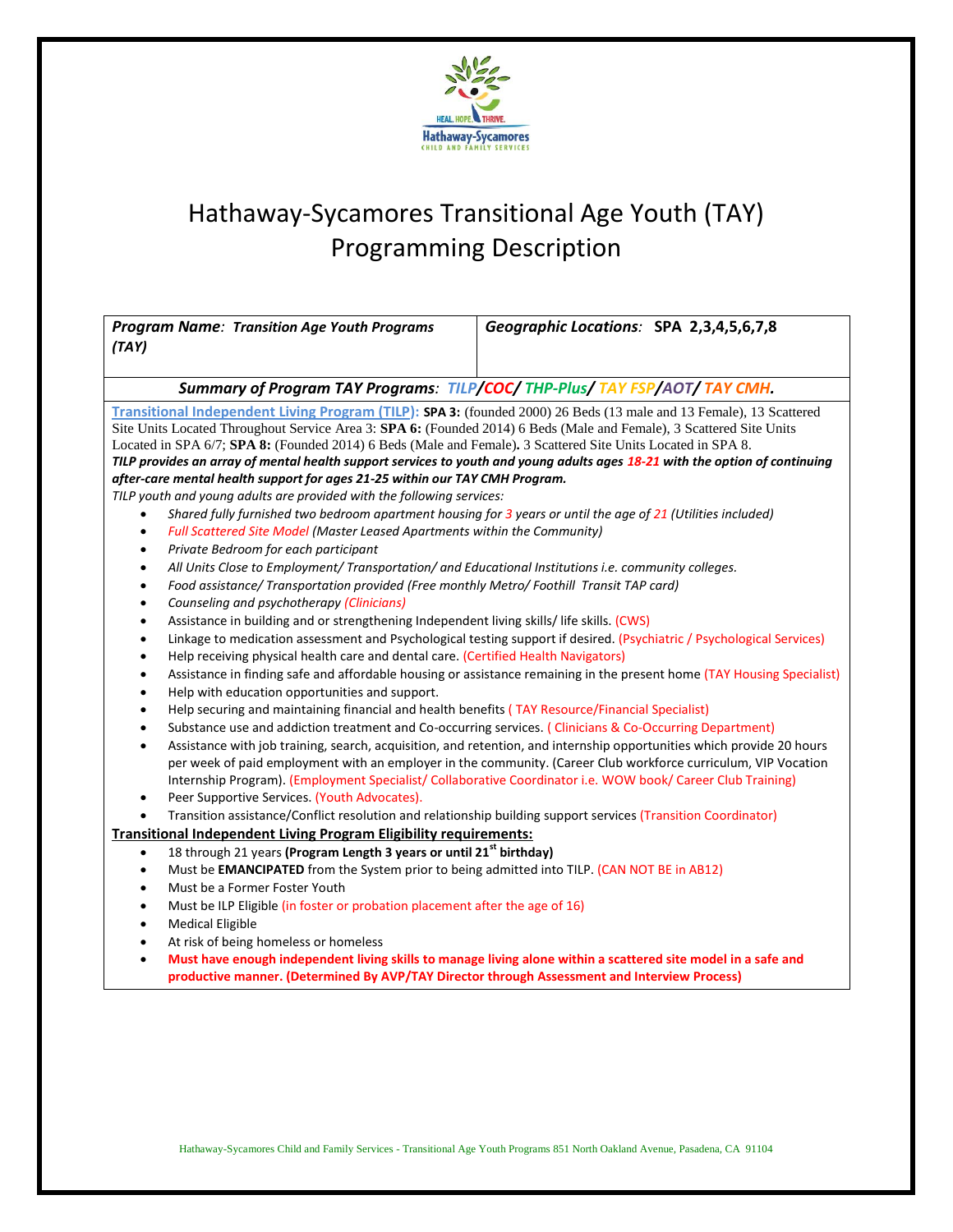

**Continuum Of Care Program (CoC): SPA 3:** (founded 2015) 20 Beds (Male and Female), 10 Scattered Site Units Located Throughout Service Area 3: **SPA 5:** (Founded 2015) 2 Beds (Parenting Females) 2 One Bedroom Units. **SPA 8:** (Founded 2015) 15 Beds (Male and Female)**.** 8 Scattered Site Units Located in SPA 8. **Current Total Beds: 37 (10 Beds Dedicated to Parenting TAY)** *CoC provides an array of mental health support services to Former Foster Youth ages 18-24*

### *CoC Participants are provided with the following services:*

- *Shared fully furnished two or 1 bedroom apartment housing for 2 years or until the age of 24 (Utilities included)*
- *Full Scattered Site Model (Master Leased Apartments within the Community)*
- *Private Bedroom for each participant (One bedroom Units Reserved for Some Parenting TAY)*
- *All Units Close to Employment/ Transportation/ and Educational Institutions i.e. community colleges.*
- *Food assistance/ Transportation provided (Free monthly Metro/ Foothill Transit TAP card)*
- *Counseling and psychotherapy (Clinicians)*
- Assistance in building and or strengthening Independent living skills/ life skills. (CWS)
- Linkage to medication assessment and Psychological testing support if desired. (Psychiatric / Psychological Services)
- Help receiving physical health care and dental care. (Certified Health Navigators)
- Assistance in finding safe and affordable housing or assistance remaining in the present home (TAY Housing Specialist)
- Help with education opportunities and support.
- Support/Referral and or Linkage to parenting specific needs. (CWS)
- Help securing and maintaining financial and health benefits ( TAY Resource/Financial Specialist)
- Substance use and addiction treatment and Co-occurring services. ( Clinicians & Co-Occurring Department)
- Assistance with job training, search, acquisition, and retention, and internship opportunities which provide 20 hours per week of paid employment with an employer in the community. (Career Club workforce curriculum, VIP Vocation Internship Program). (Employment Specialist/ Collaborative Coordinator i.e. WOW book/ Career Club Training)
- Peer Supportive Services. (Youth Advocates).
- Transition assistance/Conflict resolution and relationship building support services (Transition Coordinator)

### **(CoC) Continuum Of Care Program Eligibility requirements:**

- 18 through 24 years **(Program Length 2 years or until 24st birthday)** Program is often reserved for TAY above age 21 due to housing shortages after age 21 for TAY.
- Must be **EMANCIPATED** from the System prior to being admitted into TILP. (CAN NOT BE in AB12)
- Must be a Former Foster Youth
- (ILP Eligibility is not Required in CoC)
- Medical Eligible
- Literally homeless
- Parenting TAY (must have custody of child)
- **Must have enough independent living skills to manage living alone within a scattered site model in a safe and productive manner. (Determined By AVP/TAY Director through Assessment and Interview Process)**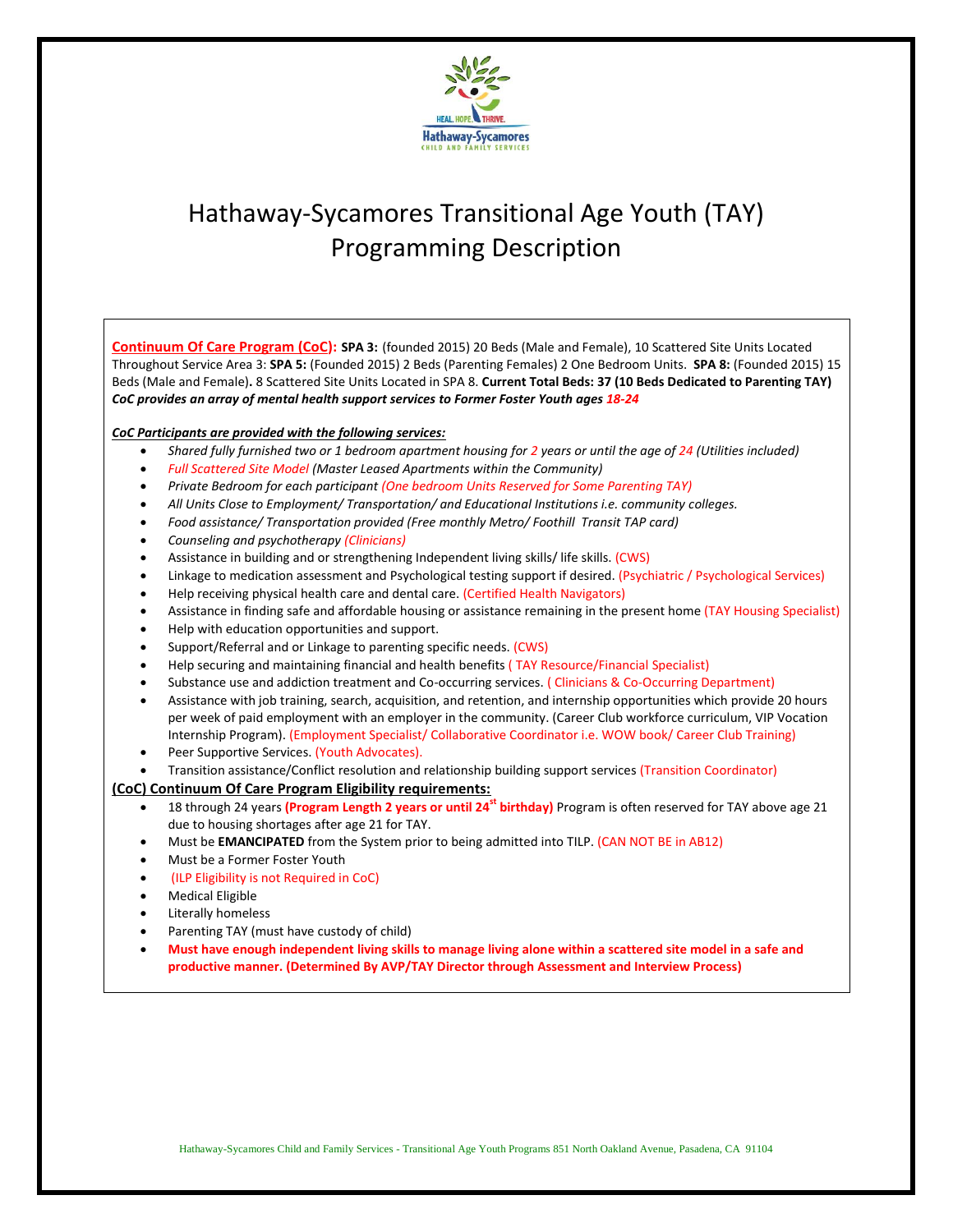

| Transitional Housing Placement Plus Program (THP-Plus Program): SPA2: (Founded 2014) 6 Beds (2 Male and 4 Female), 3                                    |  |
|---------------------------------------------------------------------------------------------------------------------------------------------------------|--|
| Scattered Site Units Located in SPA2.                                                                                                                   |  |
| The Transitional Housing Placement Plus Program (THP-Plus). THP-Plus provides affordable housing for young adult's ages 18                              |  |
| to 24 years of age. We provide a wide range of supportive services similar to our TILP/CoC Programs for up to 3 years. The                              |  |
| goal of the program is to assist former foster and probation youth ages 18 to 24 make a successful transition from out-of-                              |  |
| home placement to independent living. Including job training, educational support, and counseling.                                                      |  |
| THP-Plus young adults are provided with the same services within the TILP/ CoC programs: Some differences include:                                      |  |
| Monthly food stipend to assist financially $(5150.00 a$ Month)                                                                                          |  |
| 2 year program unless enrolled in school: If enrolled in school at the end of the 2 year marker or on your 24 <sup>th</sup> birthday a<br>$\bullet$     |  |
| petition can be filed to add 1 more year of housing and services (3 years or till the age of 25)                                                        |  |
| THP-Plus Program contributes \$50.00 a month to every participant's savings account.<br>$\bullet$                                                       |  |
| (THP-Plus) Transitional Housing Placement Plus Program Eligibility requirements:                                                                        |  |
| 18 through 24 years (Program Length 2 years or until 24 <sup>st</sup> birthday unless enrolled in school at 2 years of at 24 <sup>th</sup><br>$\bullet$ |  |
| birthday) Program is often reserved for TAY above age 21 due to housing shortages after age 21 for TAY.                                                 |  |
| Must be EMANCIPATED from the System prior to being admitted into TILP. (CAN NOT BE in AB12)<br>$\bullet$                                                |  |
| Must be a Former Foster Youth<br>$\bullet$                                                                                                              |  |
| Must be ILP Eligible (in foster or probation placement after the age of 16)<br>$\bullet$                                                                |  |
| Must have been in a placement on 18 <sup>th</sup> birthday. (aged out of placement)<br>$\bullet$                                                        |  |
| <b>Medical Eligible</b><br>$\bullet$                                                                                                                    |  |
| At risk of being homeless or homeless<br>$\bullet$                                                                                                      |  |
| Parenting TAY (must have custody of child)<br>$\bullet$                                                                                                 |  |
| Must have enough independent living skills to manage living alone within a scattered site model in a safe and<br>$\bullet$                              |  |
| productive manner. (Determined By AVP/TAY Director through Assessment and Interview Process)                                                            |  |
|                                                                                                                                                         |  |
| TAY Full Service Partnership (FSP)/AOT: (founded 2007) with 15 slots in SPA 3, 15 Slots in SA 4 and 15 Slots in SA 2. 45 slots                          |  |
| total: Services provided for TAY ages 16 to 25. Participants do not have to be former foster youth or probation in this program.                        |  |
| Assisted Outpatient Treatment: (AOT founded 2016) 10 slots in SPA 2 & 3. Provides all services as TAY FSP but serves adults                             |  |
| ages 16 through 59 years of age.                                                                                                                        |  |
| TAY FSP provides intensive mental health care coordination to address the total needs of the TAY with a serious emotional                               |  |
| disturbance (SED) or a serious mental illness (SMI). FSPs are capable of providing an array of services to the individual and his                       |  |
| or her family that are well beyond the scope of traditional clinic-based outpatient mental health services. Depending on the                            |  |
| individuals'/families' self-identified needs, the programs address emotional, mental and physical health, housing,                                      |  |
| transportation and other supports to promote stability and successful functioning within the community. Services and                                    |  |
| linkages are provided in the home or community at the convenience of the participating individual/family. FSPs provide or                               |  |
| link to a wide array of services and supports, guided by a commitment to do "whatever it takes," to help an individual and his                          |  |
| or her families achieve self-defined goals toward resilience and wellness.                                                                              |  |
| TAY FSP youth and young adults are provided with all the same services as our TILP and THP-Plus Program (except for program                             |  |
| housing):                                                                                                                                               |  |
| TAY FSP can utilize Flex Funds for assistance with housing and other needs to help with stabilization.                                                  |  |
| TAY FSP Service Areas, intakes and discharges are controlled by DMH Spa navigators who communicate regularly with<br>$\bullet$                          |  |

*TAY FSP Management.*